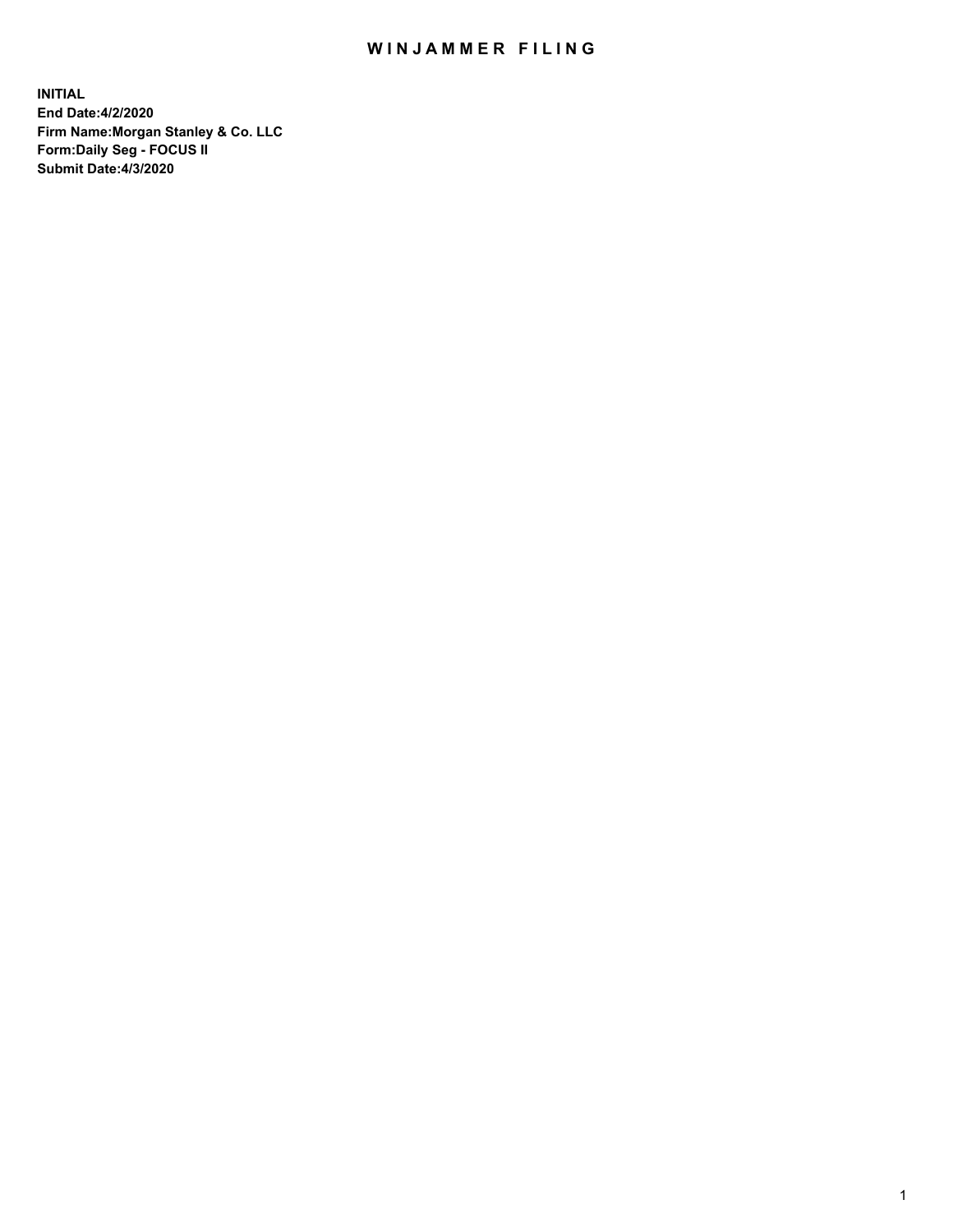**INITIAL End Date:4/2/2020 Firm Name:Morgan Stanley & Co. LLC Form:Daily Seg - FOCUS II Submit Date:4/3/2020 Daily Segregation - Cover Page**

| Name of Company                                                                                                                                                                                                                                                                                                                | Morgan Stanley & Co. LLC                        |
|--------------------------------------------------------------------------------------------------------------------------------------------------------------------------------------------------------------------------------------------------------------------------------------------------------------------------------|-------------------------------------------------|
| <b>Contact Name</b>                                                                                                                                                                                                                                                                                                            | <b>Ikram Shah</b>                               |
| <b>Contact Phone Number</b>                                                                                                                                                                                                                                                                                                    | 212-276-0963                                    |
| <b>Contact Email Address</b>                                                                                                                                                                                                                                                                                                   | Ikram.shah@morganstanley.com                    |
| FCM's Customer Segregated Funds Residual Interest Target (choose one):<br>a. Minimum dollar amount: ; or<br>b. Minimum percentage of customer segregated funds required:%; or<br>c. Dollar amount range between: and; or<br>d. Percentage range of customer segregated funds required between:% and%.                          | 235,000,000<br><u>0</u><br><u>00</u><br>0 Q     |
| FCM's Customer Secured Amount Funds Residual Interest Target (choose one):<br>a. Minimum dollar amount: ; or<br>b. Minimum percentage of customer secured funds required:%; or<br>c. Dollar amount range between: and; or<br>d. Percentage range of customer secured funds required between: % and %.                          | 140,000,000<br><u>0</u><br><u>0 0</u><br>0 Q    |
| FCM's Cleared Swaps Customer Collateral Residual Interest Target (choose one):<br>a. Minimum dollar amount: ; or<br>b. Minimum percentage of cleared swaps customer collateral required:% ; or<br>c. Dollar amount range between: and; or<br>d. Percentage range of cleared swaps customer collateral required between:% and%. | 92,000,000<br><u>0</u><br>0 Q<br>0 <sub>0</sub> |

Attach supporting documents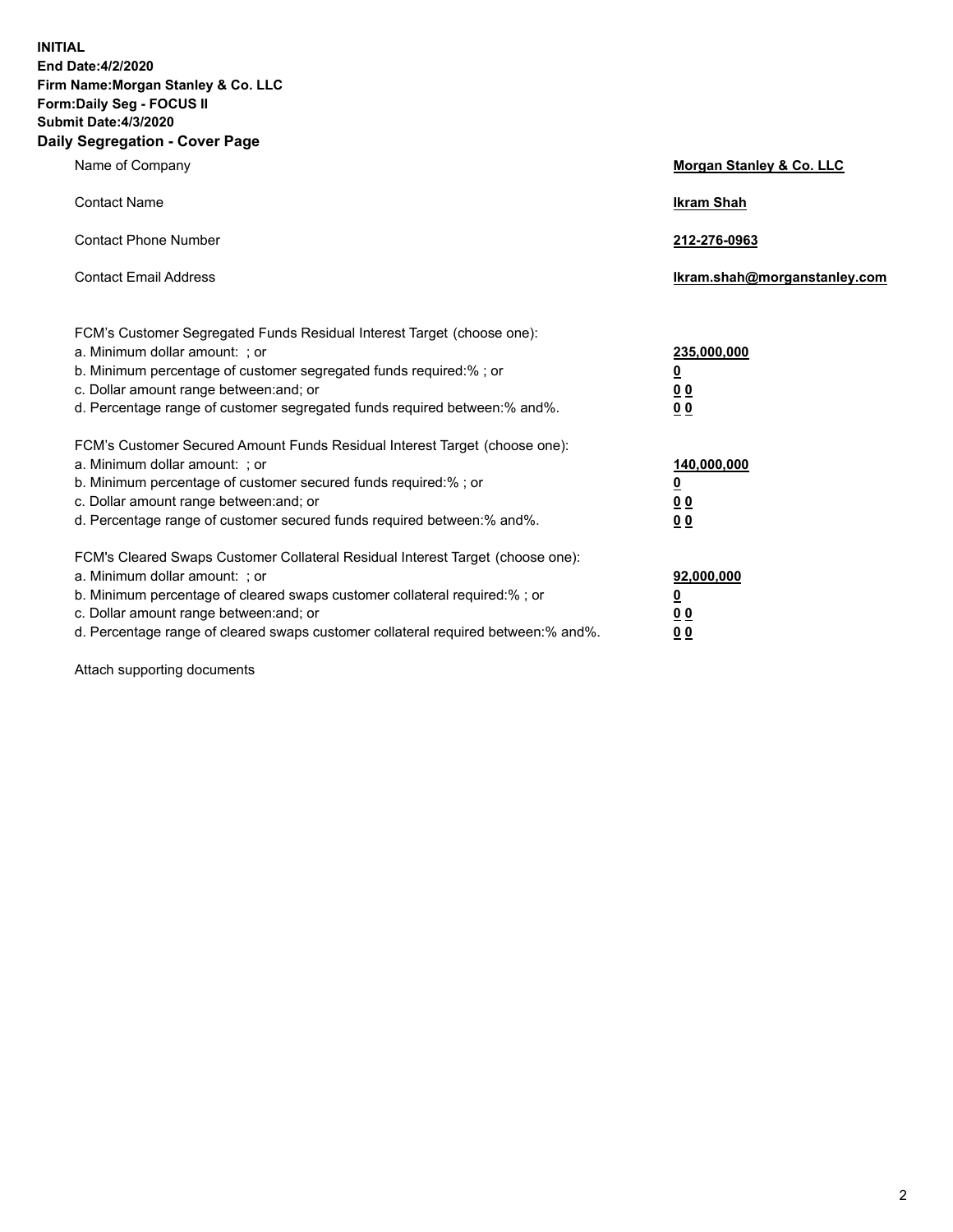| <b>INITIAL</b> | End Date: 4/2/2020<br>Firm Name: Morgan Stanley & Co. LLC<br>Form: Daily Seg - FOCUS II<br><b>Submit Date: 4/3/2020</b><br><b>Daily Segregation - Secured Amounts</b>                                                                                                                                                                                   |                                                                                                                          |
|----------------|---------------------------------------------------------------------------------------------------------------------------------------------------------------------------------------------------------------------------------------------------------------------------------------------------------------------------------------------------------|--------------------------------------------------------------------------------------------------------------------------|
|                | Foreign Futures and Foreign Options Secured Amounts<br>Amount required to be set aside pursuant to law, rule or regulation of a foreign<br>government or a rule of a self-regulatory organization authorized thereunder                                                                                                                                 | $0$ [7305]                                                                                                               |
| 1.             | Net ledger balance - Foreign Futures and Foreign Option Trading - All Customers<br>A. Cash<br>B. Securities (at market)                                                                                                                                                                                                                                 | 4,927,122,374 [7315]<br>2,764,712,048 [7317]                                                                             |
| 2.<br>3.       | Net unrealized profit (loss) in open futures contracts traded on a foreign board of trade<br>Exchange traded options                                                                                                                                                                                                                                    | -315,359,812 [7325]                                                                                                      |
| 4.<br>5.       | a. Market value of open option contracts purchased on a foreign board of trade<br>b. Market value of open contracts granted (sold) on a foreign board of trade<br>Net equity (deficit) (add lines 1.2. and 3.)<br>Account liquidating to a deficit and account with a debit balances - gross amount<br>Less: amount offset by customer owned securities | 34,898,991 [7335]<br>$-36,932,304$ [7337]<br>7,374,441,297 [7345]<br>153,972,130 [7351]<br>-145,700,515 [7352] 8,271,615 |
| 6.             | Amount required to be set aside as the secured amount - Net Liquidating Equity                                                                                                                                                                                                                                                                          | [7354]<br>7,382,712,912 [7355]                                                                                           |
| 7.             | Method (add lines 4 and 5)<br>Greater of amount required to be set aside pursuant to foreign jurisdiction (above) or line<br>6.                                                                                                                                                                                                                         | 7,382,712,912 [7360]                                                                                                     |
| 1.             | FUNDS DEPOSITED IN SEPARATE REGULATION 30.7 ACCOUNTS<br>Cash in banks                                                                                                                                                                                                                                                                                   |                                                                                                                          |
|                | A. Banks located in the United States<br>B. Other banks qualified under Regulation 30.7                                                                                                                                                                                                                                                                 | 585,693,979 [7500]<br>706,254,399 [7520] 1,291,948,378<br>[7530]                                                         |
| 2.             | <b>Securities</b><br>A. In safekeeping with banks located in the United States                                                                                                                                                                                                                                                                          | 1,081,931,619 [7540]                                                                                                     |
| 3.             | B. In safekeeping with other banks qualified under Regulation 30.7<br>Equities with registered futures commission merchants                                                                                                                                                                                                                             | 0 [7560] 1,081,931,619 [7570]                                                                                            |
|                | A. Cash<br><b>B.</b> Securities                                                                                                                                                                                                                                                                                                                         | 11,373,715 [7580]<br>$0$ [7590]                                                                                          |
|                | C. Unrealized gain (loss) on open futures contracts<br>D. Value of long option contracts                                                                                                                                                                                                                                                                | 180,718 [7600]<br>$0$ [7610]                                                                                             |
| 4.             | E. Value of short option contracts<br>Amounts held by clearing organizations of foreign boards of trade<br>A. Cash                                                                                                                                                                                                                                      | 0 [7615] 11,554,433 [7620]<br>$0$ [7640]                                                                                 |
|                | <b>B.</b> Securities<br>C. Amount due to (from) clearing organization - daily variation<br>D. Value of long option contracts                                                                                                                                                                                                                            | $0$ [7650]<br>$0$ [7660]<br>$0$ [7670]                                                                                   |
| 5.             | E. Value of short option contracts<br>Amounts held by members of foreign boards of trade<br>A. Cash                                                                                                                                                                                                                                                     | $0$ [7675] $0$ [7680]<br>4,248,768,706 [7700]                                                                            |
|                | <b>B.</b> Securities<br>C. Unrealized gain (loss) on open futures contracts<br>D. Value of long option contracts                                                                                                                                                                                                                                        | 1,682,780,429 [7710]<br>-315,540,530 [7720]<br>34,898,991 [7730]                                                         |
|                | E. Value of short option contracts                                                                                                                                                                                                                                                                                                                      | -36,932,304 [7735] 5,613,975,292<br>[7740]                                                                               |
| 6.<br>7.       | Amounts with other depositories designated by a foreign board of trade<br>Segregated funds on hand                                                                                                                                                                                                                                                      | $0$ [7760]<br>$0$ [7765]                                                                                                 |
| 8.<br>9.       | Total funds in separate section 30.7 accounts<br>Excess (deficiency) Set Aside for Secured Amount (subtract line 7 Secured Statement<br>Page 1 from Line 8)                                                                                                                                                                                             | 7,999,409,722 [7770]<br>616,696,810 [7380]                                                                               |
| 10.<br>11.     | Management Target Amount for Excess funds in separate section 30.7 accounts<br>Excess (deficiency) funds in separate 30.7 accounts over (under) Management Target                                                                                                                                                                                       | 140,000,000 [7780]<br>476,696,810 [7785]                                                                                 |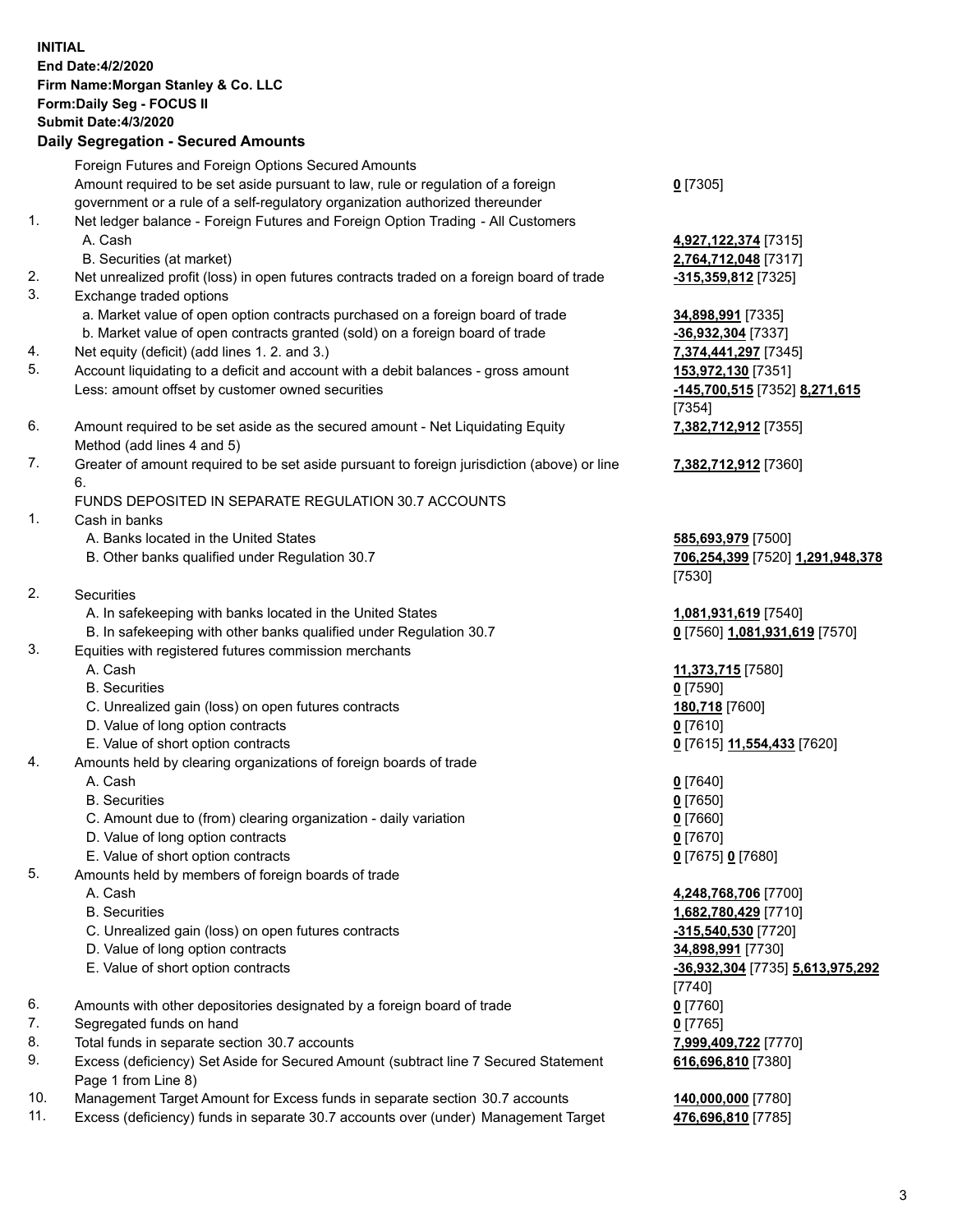**INITIAL End Date:4/2/2020 Firm Name:Morgan Stanley & Co. LLC Form:Daily Seg - FOCUS II Submit Date:4/3/2020 Daily Segregation - Segregation Statement** SEGREGATION REQUIREMENTS(Section 4d(2) of the CEAct) 1. Net ledger balance A. Cash **14,416,717,021** [7010] B. Securities (at market) **8,946,125,791** [7020] 2. Net unrealized profit (loss) in open futures contracts traded on a contract market **4,557,743,087** [7030] 3. Exchange traded options A. Add market value of open option contracts purchased on a contract market **657,786,996** [7032] B. Deduct market value of open option contracts granted (sold) on a contract market **-638,801,092** [7033] 4. Net equity (deficit) (add lines 1, 2 and 3) **27,939,571,803** [7040] 5. Accounts liquidating to a deficit and accounts with debit balances - gross amount **511,883,824** [7045] Less: amount offset by customer securities **-498,828,895** [7047] **13,054,929** [7050] 6. Amount required to be segregated (add lines 4 and 5) **27,952,626,732** [7060] FUNDS IN SEGREGATED ACCOUNTS 7. Deposited in segregated funds bank accounts A. Cash **5,289,950,820** [7070] B. Securities representing investments of customers' funds (at market) **0** [7080] C. Securities held for particular customers or option customers in lieu of cash (at market) **2,028,366,362** [7090] 8. Margins on deposit with derivatives clearing organizations of contract markets A. Cash **14,804,657,666** [7100] B. Securities representing investments of customers' funds (at market) **0** [7110] C. Securities held for particular customers or option customers in lieu of cash (at market) **6,917,759,429** [7120] 9. Net settlement from (to) derivatives clearing organizations of contract markets **77,476,879** [7130] 10. Exchange traded options A. Value of open long option contracts **657,786,996** [7132] B. Value of open short option contracts **-638,801,092** [7133] 11. Net equities with other FCMs A. Net liquidating equity **12,468,580** [7140] B. Securities representing investments of customers' funds (at market) **0** [7160] C. Securities held for particular customers or option customers in lieu of cash (at market) **0** [7170] 12. Segregated funds on hand **0** [7150] 13. Total amount in segregation (add lines 7 through 12) **29,149,665,640** [7180] 14. Excess (deficiency) funds in segregation (subtract line 6 from line 13) **1,197,038,908** [7190]

- 15. Management Target Amount for Excess funds in segregation **235,000,000** [7194]
- 16. Excess (deficiency) funds in segregation over (under) Management Target Amount Excess

**962,038,908** [7198]